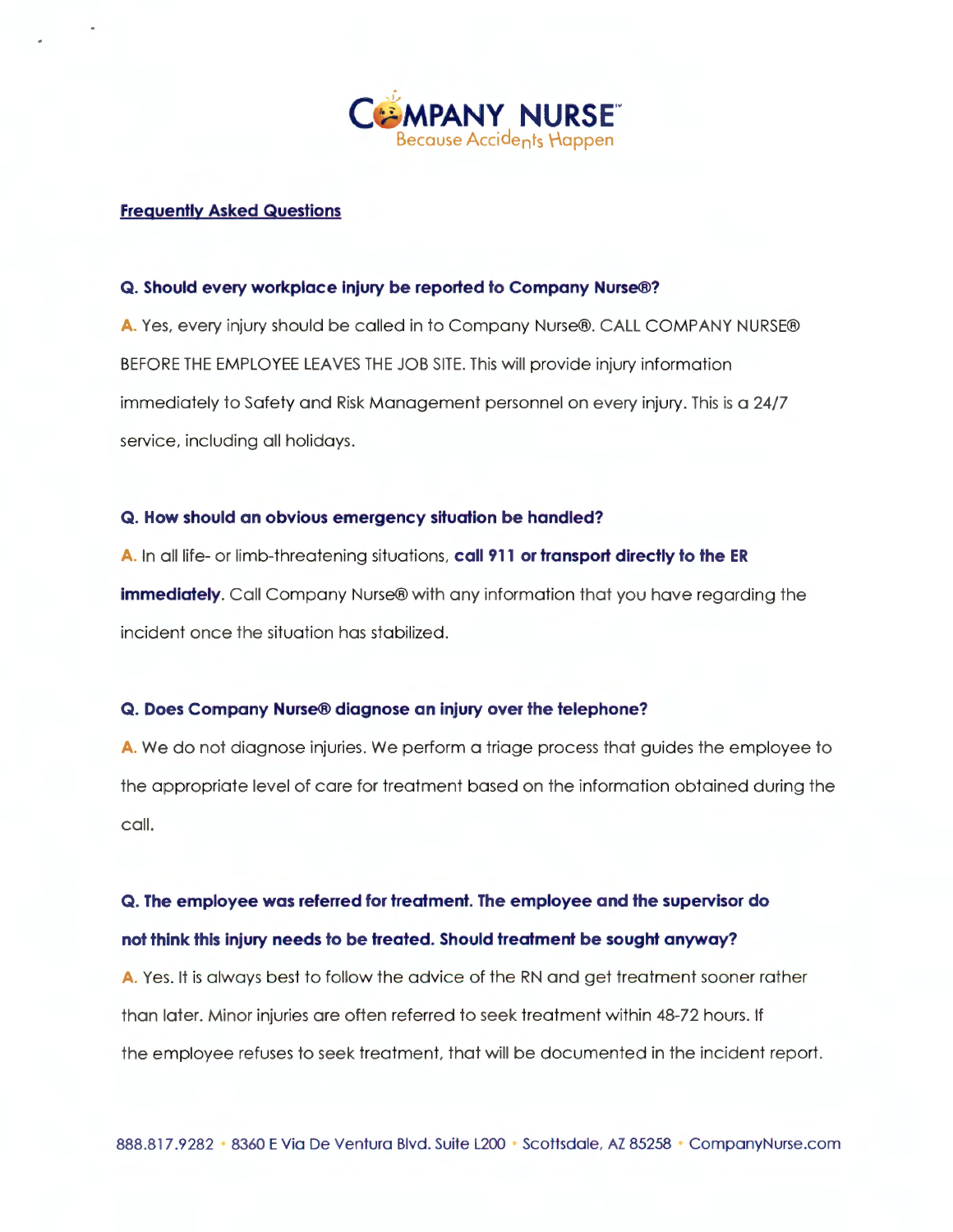

# **Q. The employee does not want to call Company Nurse®. Should the supervisor**

#### **call?**

**A.** Yes. Call with the injury information; include if and where the employee was treated. The reports will be forwarded to the Risk Management and/or Human Resources department to alert them of the incident.

# **Q . What about injuries that occurred before the Company Nurse® service started,**

# **or injuries to employees who no longer work there?**

**A.** Check with your company management or HR.

#### **Q. The Employee has already been treated by their physician. Should the injury**

#### **be reported?**

**A.** Check with your company management or HR.

#### **Q. Should an employee who is currently under medical care call Company Nurse®**

#### **for additional medical advice?**

**A.** Once an employee is under a physician 's care, we cannot contradict the treating physician's advice. The Nurse will remind the employee to follow the physician's instructions.

# **Q . Will Company Nurse® provide general health care advice?**

**A.** No. Company Nurse® should be called for work-related injuries only.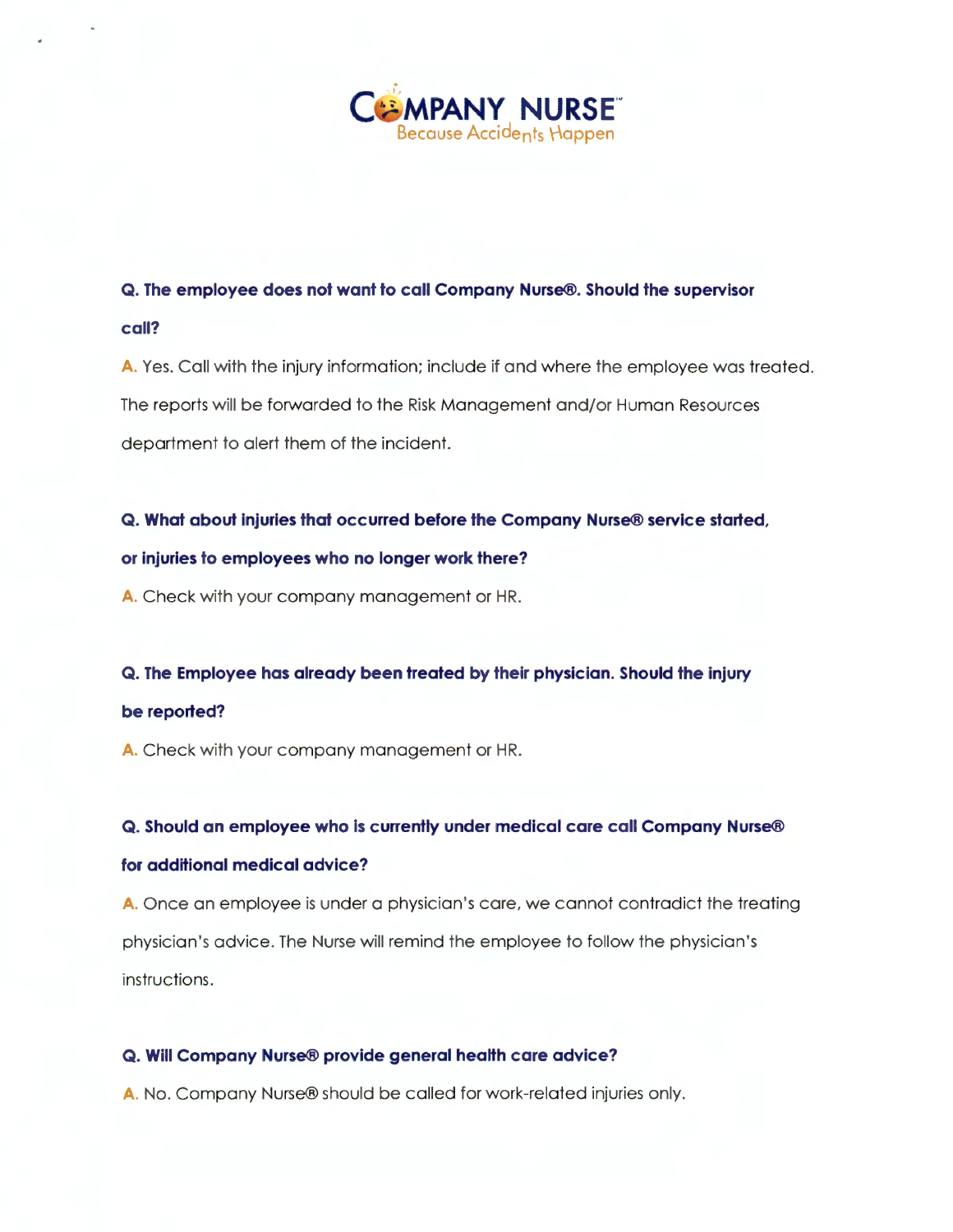

### **Q. Will the employee be given some type of reference or call confirmation**

#### **number?**

**A.** Yes, we provide a call confirmation number that associates the employee's injury to a specific report. This is not the same as the claim number assigned by your workers' comp carrier.

### **Q . To whom does Company Nurse report injuries?**

**A.** Company Nurse® reports all injuries to your HR/Risk Management and/or workers' comp insurance carrier via an automated process as directed by the employer.

#### **Q . What happens if the employee is on hold for an extended period of time**

#### **waiting for a nurse?**

A. The protocol is to answer every call - there is no voicemail. Calls are initially answered by an Injury Care Coordinator (ICC). During unexpected high-volume time periods, the ICC will take a contact phone number, and a Nurse will return a call as soon as possible, typically within a few minutes.

#### **Q. Is Company Nurse® my Workers' Comp Insurance?**

**A.** No. Company Nurse® provides the initial injury triage, offers care advice and initiates the injury reporting process. Your employer is responsible for Workers' Compensation claims processing and administration.